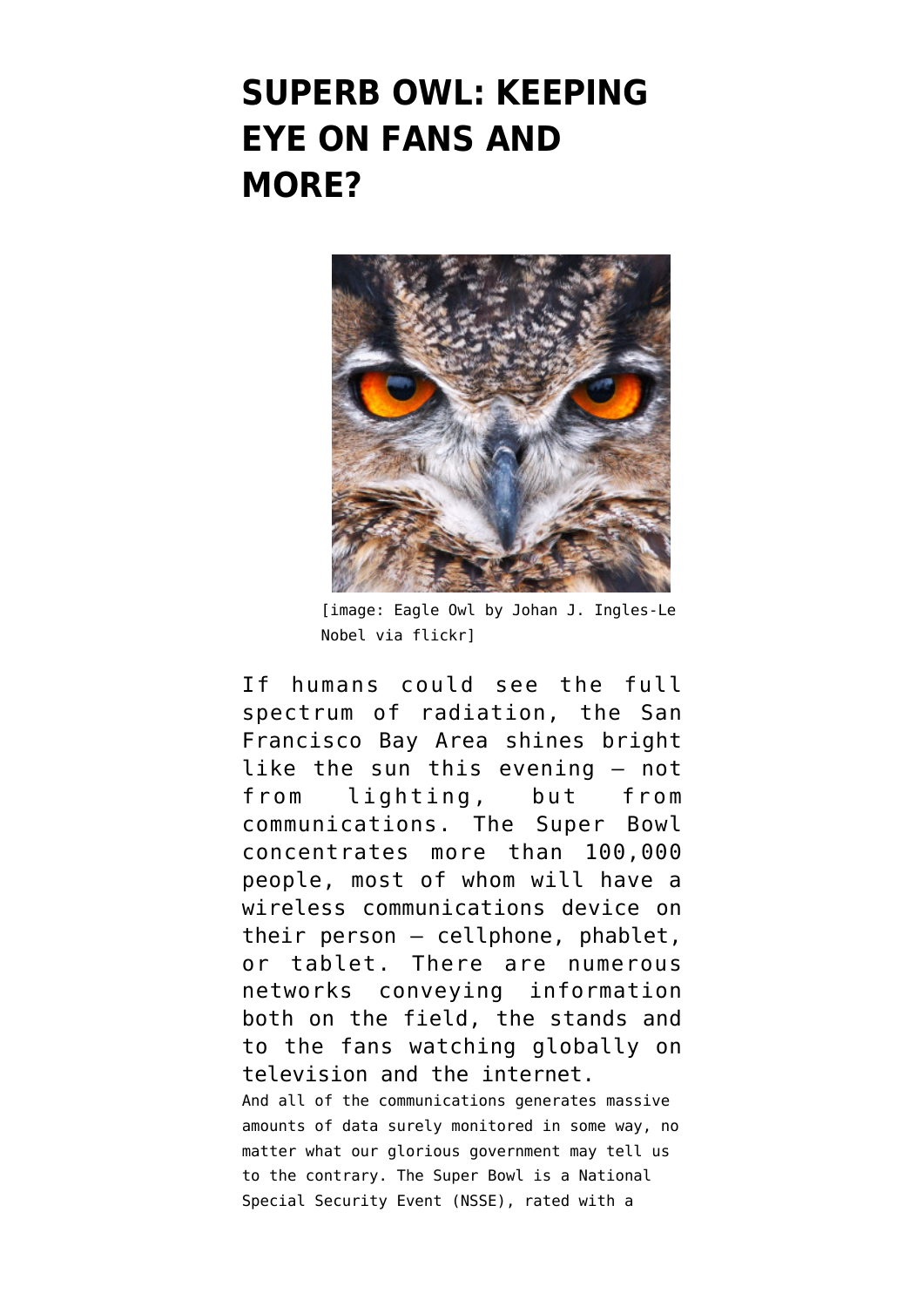Special Event Assignment Rating (SEAR) level 1. The designation ensures the advance planning and involvement of all the three-letter federal agencies responsible for intelligence and counterterrorism you can think of, as well as their state and local counterparts. They will be [watching physical and electronic behavior](http://www.wired.com/2016/01/govs-plan-keep-super-bowl-safe-massive-surveillance/) [closely.](http://www.wired.com/2016/01/govs-plan-keep-super-bowl-safe-massive-surveillance/)

Part of the advance preparation includes establishing a [large no-fly zone around the Bay](http://www.latimes.com/local/lanow/la-me-ln-super-bowl-no-drone-zone-20160203-story.html) [Area](http://www.latimes.com/local/lanow/la-me-ln-super-bowl-no-drone-zone-20160203-story.html). Non-government drones will also be prohibited in this airspace.

What's not clear to the public: what measures have been taken to assure communications continuity in the same region? Yeah, yeah — we all know *they'll* be watching, but how many of the more than one million visitors to the Bay Area for the Super Bowl are aware of the unsolved 15 or 16 telecom cable cuts that happened over the last couple of years? What percentage of local residents have paid or are paying any attention at all to telecommunications infrastructure, or whether crews "working" on infrastructure are legitimate or not?

[Planning for a SEAR 1 event](http://www.policechiefmagazine.org/magazine/index.cfm?fuseaction=display_arch&article_id=1347&issue_id=122007) begins almost as soon as the venue is announced — perhaps even earlier. In the case of Super Bowl 50, planning began at least as early as [the date the game was](http://abc7news.com/archive/9483714/) [announced](http://abc7news.com/archive/9483714/) nearly 34 months ago on March 28th, 2014. The Levi's stadium was still under construction as late as August that same year.

And the first cable cut event [happened nearly a](https://web.archive.org/web/20131230235039/http://www.foreignpolicy.com/posts/2013/12/24/power-station-military-assault#sthash.wXdzsJdR.dpbs) [year earlier,](https://web.archive.org/web/20131230235039/http://www.foreignpolicy.com/posts/2013/12/24/power-station-military-assault#sthash.wXdzsJdR.dpbs) on April 16, 2013 — six months after Levi's Stadium was declared [one of two](http://blog.sfgate.com/cityinsider/2012/10/16/san-francisco-a-finalist-to-host-2016-or-2017-super-bowl/) [finalists](http://blog.sfgate.com/cityinsider/2012/10/16/san-francisco-a-finalist-to-host-2016-or-2017-super-bowl/) to host the 50th Super Bowl, and one month before Levi's was [awarded the slot](http://www.nfl.com/news/story/0ap1000000205086/article/san-francisco-awarded-super-bowl-l-houston-lands-li) by NFL owners.

News about [a series of 11 cable cuts](https://www.emptywheel.net/2015/07/03/to-talk-of-many-things-of-vandals-and-cuts-and-cables-and-pings/) drew national attention last summer when the FBI asked for the public's assistance. These events happened to the east of San Francisco Bay though some of them are surely inside the 32-mile